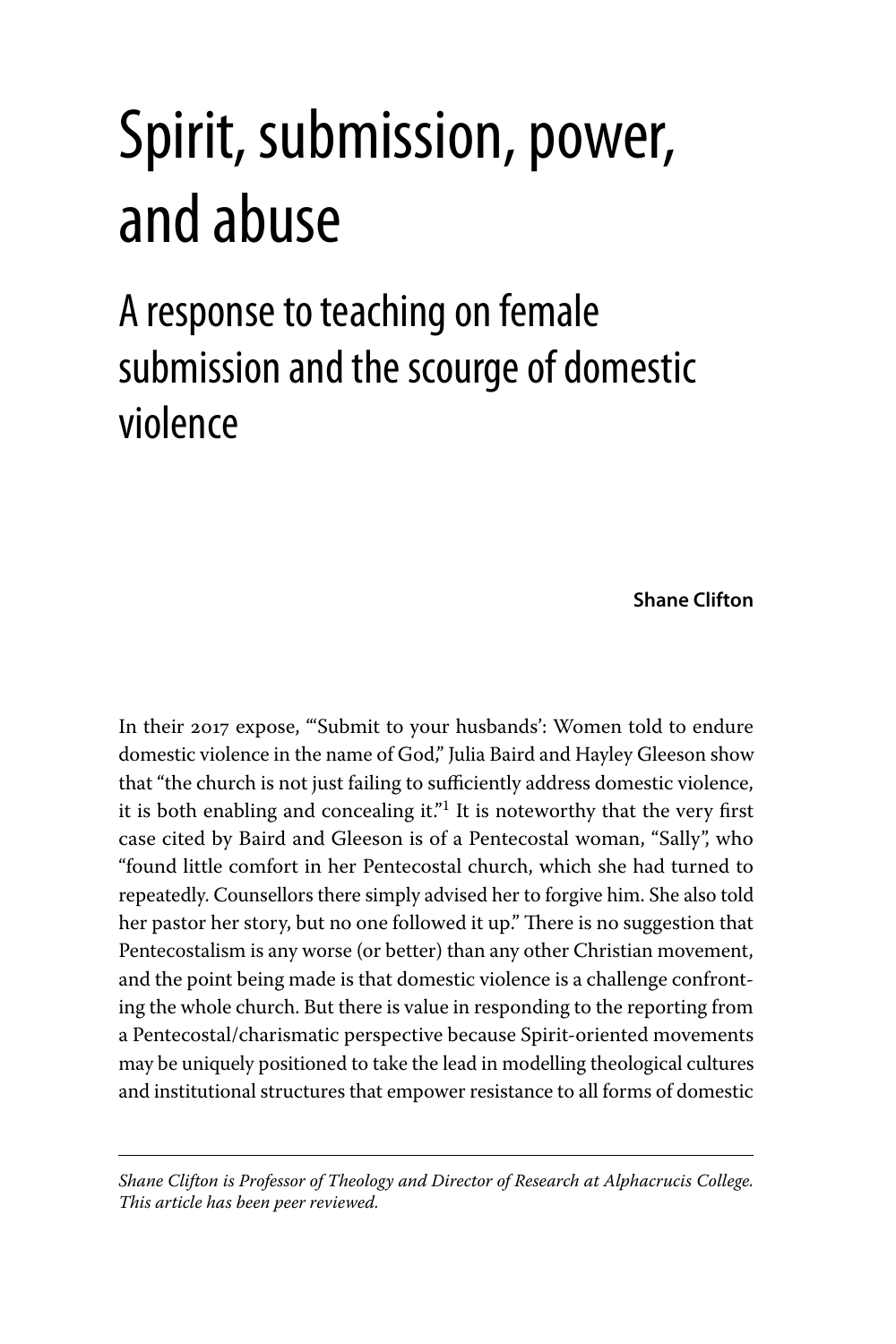violence. But for that to occur, it is first necessary to hear the testimony of women who say that this has not been their experience.

Before attending to the detail, I recognise that there is some concern, following the arguments of Andrew Bolt and others, that the claims of Baird and Gleeson may be both inaccurate and a part of the ABC's supposed "war on Christianity."2 It is not my purpose here to judge whether the ABC has an anti-church bias. Whatever the case, defence of the church's reputation should take second place to the horror of domestic violence. Baird and Gleeson provide evidence that certain Christian perspectives about masculinity and femininity have exacerbated the problem of violence faced by too many women.<sup>3</sup> And the stories they recount are but the latest from women who have been making the same accusation against churches for at least the last two decades. $4$  Indeed, it is because of the stories that women have shared with them that Baird and Gleeson ask the church some important questions, to which this paper responds.

## **Baird and Gleeson: "Do abused women in church communities face challenges women outside them do not?"**

On the face of it, Christian leaders have reason to be defensive about the charge that their teaching and practices contribute to the problem of domestic violence. On the contrary, Christian teaching on love, modelled on the exemplar of the life and teaching of Jesus, is radically opposed to all forms of violence, especially domestic violence. Churches that emphasise the theological priority of the Scriptures rightly assert that there is no New Testament text which justifies domestic violence, and many passages explicitly condemn it. Jesus defines the message of the kingdom as being radically different from the violent empires of this world; the kingdom is populated by peacemakers (Matt 5:9 NIV). Just as Caesar's rule is enforced by violence, including the crucifixion of Jesus, the kingdom of God is represented by the refusal of Christ to fight violence with violence and, instead, give of himself on the cross (Jn 18:35–37). Even the texts whose meaning is disputed by those for and against male headship frame the relationship between the husband and wife as being self-sacrificial—as insisting "that husbands love their wives as Christ love the church, and gave himself up for her" (Eph 5:25).

That Christianity is fundamentally opposed to violence is not in dispute (although, as I shall argue later, there is a place for anger). But in respect to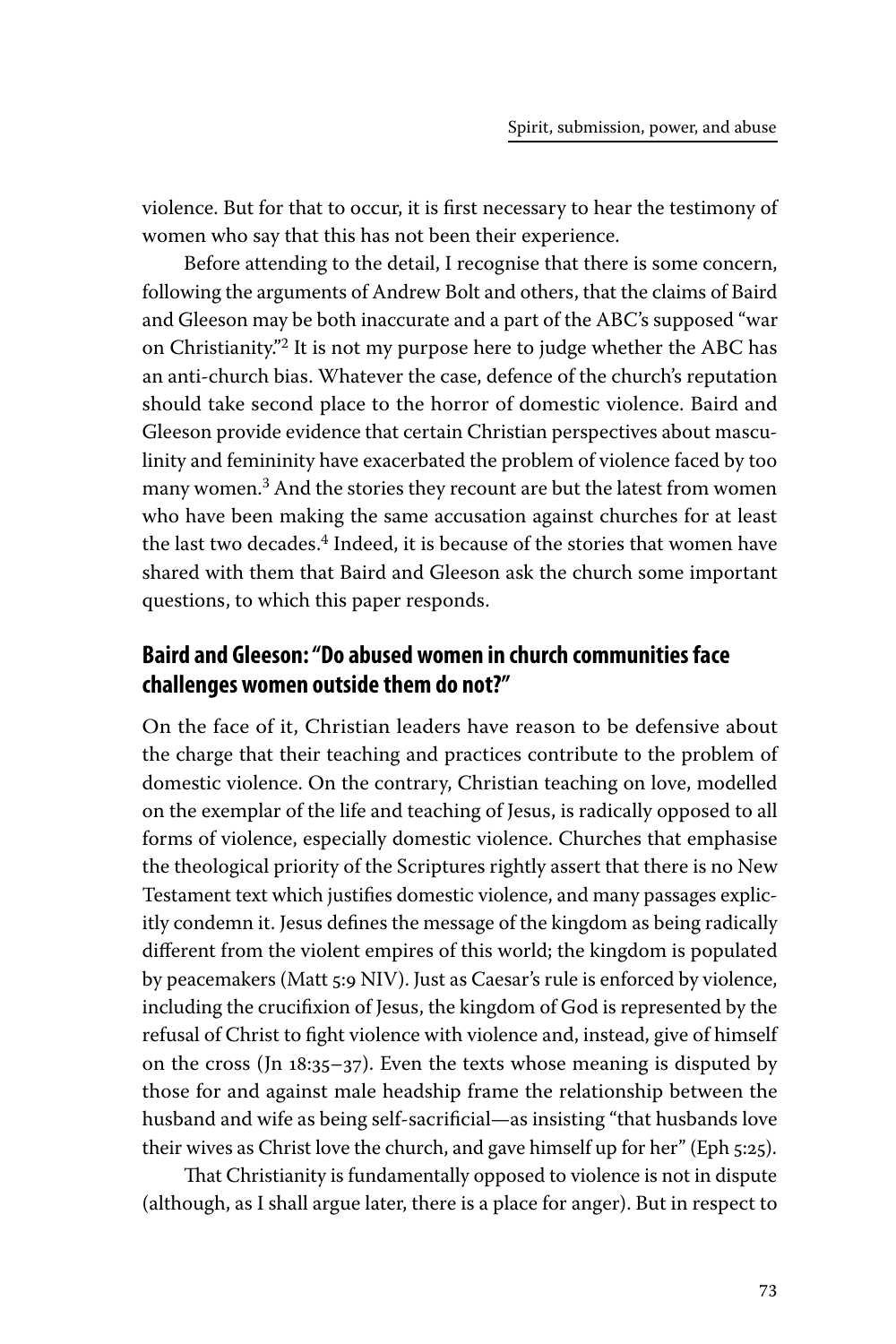violence in the home, Baird and Gleeson's question is subtler. They are not asking whether the Scriptures condemn violence, but whether Christian teaching and practices surrounding male and female relationships create familial cultures that enable and conceal abuse—a term that encompasses emotional/psychological, physical, spiritual, and sexual abuse, and any form of oppressive violence.

The issue at stake is one of power, since enablement and concealment are the products of power. And the problem for some sections of the church is that their teaching and structures are overwhelmingly oriented to buttress the power of men and to disempower women. It seems to me obvious—except complementarians do not find it so—that churches that do not ordain women, or that keep women out of the pulpit and away from decision-making bodies (such as local church eldership and denominational structures), create and sustain potentially dangerous, gendered hierarchies of power. The problem is not only that women have few people within such male-centred hierarchies with whom they can talk, nor that women's concerns are rarely thought of by institutions whose authority structures are wholly or predominantly male (domestic violence is a problem for everyone, but it is more commonly experienced by women). The foundational issue is that the symbolic message of male power and female powerlessness are given divine warrant, which no ancillary teaching against violence, nor pastoral support for those subject to it, nor emphasis on self-sacrificial love (a matter to which I will return), can overcome.

In comparison to male-only-led churches, charismatic church traditions (including Pentecostalism and others) have usually ordained women, recognising that gender is irrelevant to spiritual gifting and empowerment. Even so, there is a sizeable gap between charismatic ideals and concrete social structures. For example, women make up more than half of Pentecostal congregants in Australia, but their representation declines markedly at the higher levels of local and denominational authority.<sup>5</sup> In practice, Pentecostal churches—like most others—continue to empower men and, while not silencing women altogether, at least hear less from them than women's spiritual gifts warrant. This goes some of the way to answering another of Baird and Gleeson's questions: "why have there been so few sermons on domestic violence?" The self-evident answer is that domestic violence is an issue that confronts women more than it does men, and there are not enough women preaching for the topic to be given serious attention in the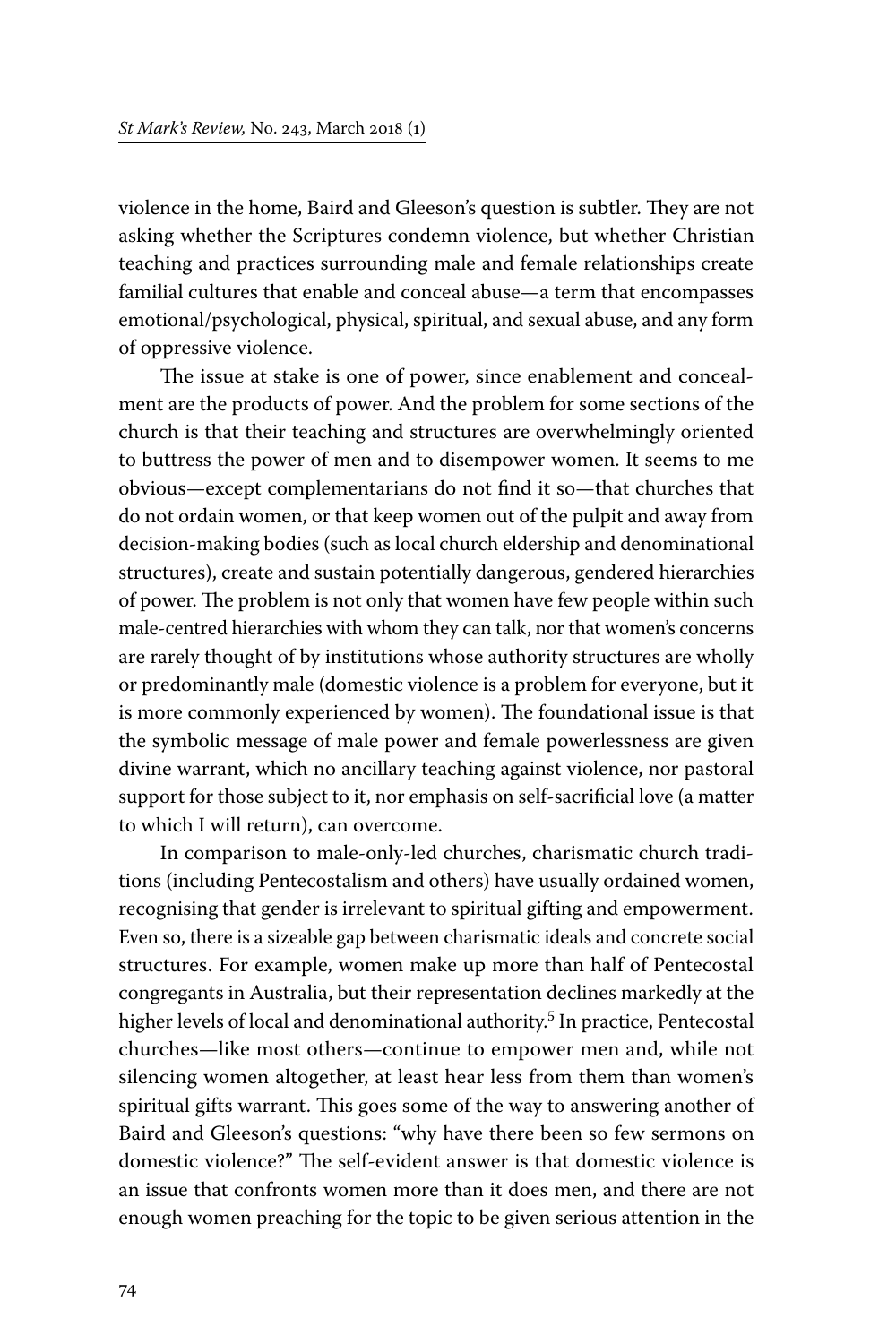pulpit. The Scriptures themselves were written mostly by men and, as a result, they rarely reference the topic directly; this is an absence that continues in churches that normally practice expository preaching. Even so, pastors concerned about the issue of domestic violence could easily draw on the Bible's thoroughgoing critique of violence and reversals of power, which are readily related to women's experiences in the church and home.

It is worth asking why women's participation in churches that have no restriction on female ordination nevertheless tends to decline as they move further up the hierarchy. In part, the decrease in female involvement in church hierarchies is a simple reflection of a similar glass ceiling in the broader society (which, of course, is no excuse). But I am also of the view that, notwithstanding egalitarian conceptions about spirituality in the church, common (but by no means universal) Christian teaching about gender relations in the home—the assumption that men are meant to be the head of the home, and women are meant to submit to their authority—bleeds into broader church structures and cultures, especially because the male-female relationship is often delineated in terms of men's spiritual authority over women. And so, what emerges is that movements without formal restrictions on ordination nevertheless convey the implicit message that male authority and female submission in the home and church has the divine imprimatur.

The "Pentecostal gender paradox" is that women who lead in the church and society are also required to submit to their husbands at home.<sup>6</sup> This does not mean that women living under this paradox are necessarily subject to abuse. Cheryl Catford notes that most Pentecostal women negotiate "an intriguing position where they hold to wifely submission but also to a view of marriage in terms of partnership and mutual support."<sup>7</sup> She goes on to observe that there is a gap between the rhetoric of submission and its practice; that submission is largely symbolic, while in practice most modern Pentecostal women are "pragmatically egalitarian," reinterpreting "the ideology of male headship so to render it effectively of no consequence."8 That many women can navigate the tension between theologies of submission and modern views of female power does not, however, free the church from the charge that such theologies establish a dangerous power imbalance. On the contrary, it shows that unless women can strip patriarchal theology of its practical effect, then they are at risk of abuse.

I realise that there are complex and fraught disagreements about biblical teaching on gender equality and notions of headship. But the exegetical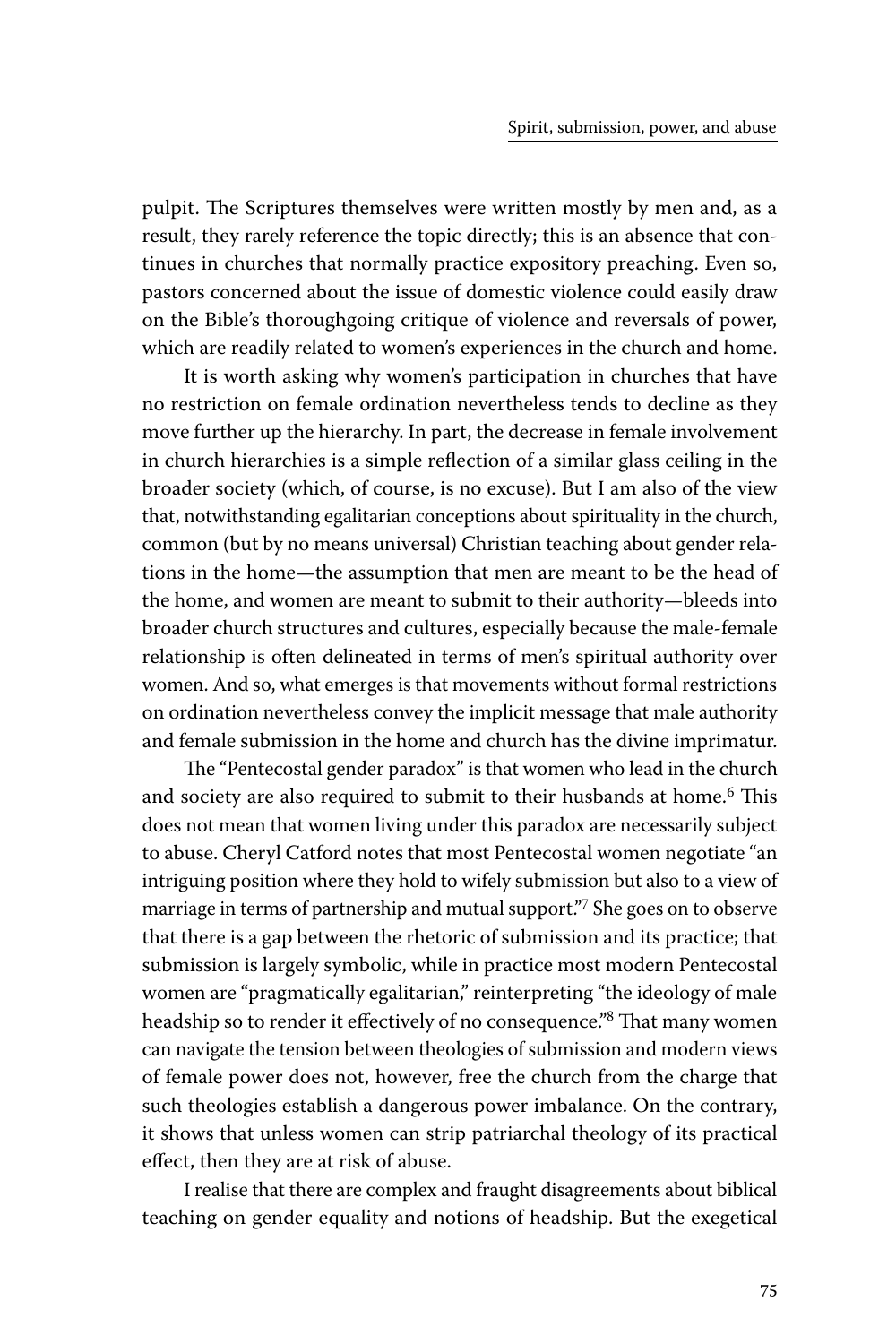debates between complementarians and egalitarians have been argued to tedious impasse elsewhere, so I shall not take them up here. I read the trajectory of Scripture as being thoroughly egalitarian, and hold that in Christ racial, economic, and gender divisions are overturned (Gal 3:26). I recognise also that many sincere Christians believe that the Bible teaches that a man's role is to lead and be the head of the home, and a woman's role is to submit and obey, and I know that most of these people are horrified by domestic violence.

However sincere their belief, it cannot go unchallenged, and at the risk of repetition, the point is that theological ideas and church structures that disempower women relative to men will inevitably enable and conceal domestic violence. One of the questions that Baird and Gleeson ask is, "Do perpetrators ever claim church teachings on male control excuse their abuse?" Their qualitative research shows that men do draw on Church teachings to such ends. Defining masculinity to include authority over women exacerbates the possibility that men will exercise that authority violently, and use their power to cover up abuse. And framing femininity to include submissiveness to men socialises women into accepting violence and allowing its cover-up. Again, no attempt to nuance the meaning of authority (as loving and self-sacrificing power) and to set the limits on submission can override the fundamental logic. Lauren McGrow, who grew up in a Pentecostal church but was also surrounded by domestic violence, makes the point better than I can:

> Religious messages of obedience and second-class status encourage women to absorb a sort of violence, covered over with piety, that I first witnessed with my Grandma and then repeatedly as I grew up . . . The most striking memory I have is going to the toilet at her house. In the bathroom, a hole had been smashed in the wall directly opposite the toilet seat. It was a shock to see as you were peeing. Grandma covered the hole with a cheap orange wall hanging that had Psalm 23 printed on it:

> The Lord is my shepherd; I shall not want. He maketh me to lie down in green pastures: he leadeth me beside the still waters.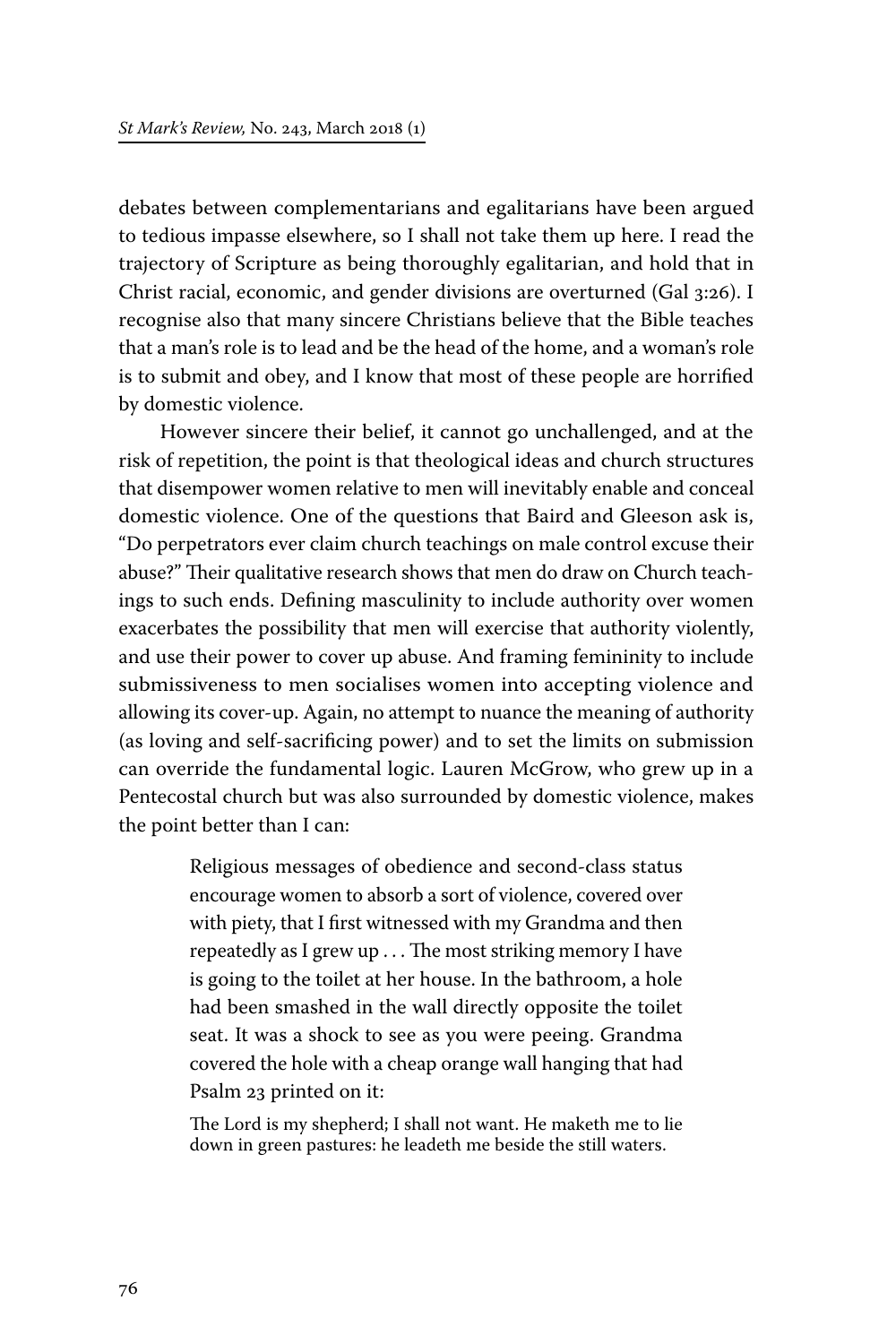She couldn't afford to get it fixed I guess so she decorated around the violence. No one ever spoke about this. But that dark mouth was full of words. It was like staring into an abyss that never shut up. I read that scripture over and over again. This is how I was taught to fear men, from the shattered walls and silence that surrounded us.<sup>9</sup>

Part of the difficulty confronting Christian women is that the language of power and submission is found at the heart of faith, especially in Jesus' self-sacrificing humility on the cross that frames his ascent to resurrection power (Phil 2:5–11). And in one of the more prominent theories of the atonement, salvation is accomplished by the self-sacrificing submission of Christ to appease the wrath of the Father, and so pay the price due for our sins. Yet, as feminist theologians have noted, theologies of the cross that elevate Christ's submissive suffering as the ideal paradigm for Christian life—and more pointedly, as constituting a model for Christian women—inevitably justify and sustain female oppression and domestic abuse.<sup>10</sup>

In fact, the story of the cross is poorly read as Jesus' passive acquiescence to divine power. And it should go without saying that the events of the Passion unmask the horror of the abusive violence of the powerful, a violence so capricious that it crucified the Messiah.<sup>11</sup> The gospel upends power and raises up those that, throughout history, have almost always been rendered submissive: the poor, the sick, the slave, the racially different, the disabled, the refugee (or any political outcast), and women. While, in the long history of the church, Christians have sometimes justified the submission of blacks, slaves, and Jews to powerful (white) elites, more often, the church has been motivated by the gospel to challenge such ideologies. It is now obvious to everyone that any talk of submission or silencing in the context of race, religion, money, and disability, however beneficent the master, is an act of violence that buttresses power, and is antithetical to the Kingdom. That too many fail to appreciate that this also extends to gender is frustrating and tragic, if unsurprising.

Female silencing and disempowering in the church and home, buttressed by theo-ideologies of submission, are accidents of history that can be changed. And Pentecostal and charismatic churches are well placed to be leaders of change. Without the centuries-long institutional tradition that makes it difficult for some older denominations to innovate, there is nothing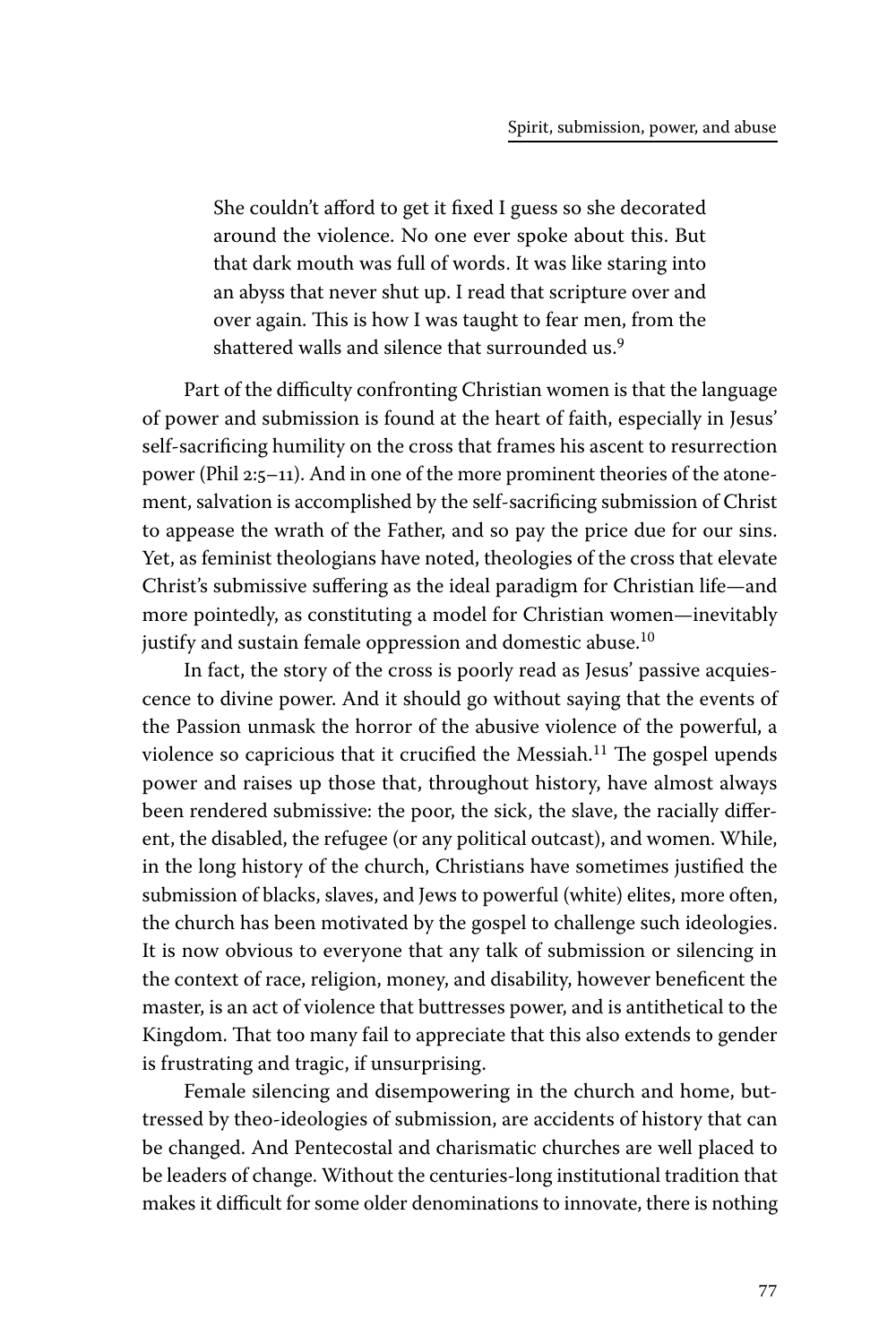stopping churches that are open to the creative newness of the Spirit from being agents of change. On the contrary, movement leaders can draw on a rich heritage of female leadership—on the prominent role of women in all Pentecostal and charismatic revivals—to argue that the Spirit empowers women to lead in all spheres of life. In Australia, for example, the first Pentecostal church was planted by Sarah Jane Lancaster and, under her leadership, more than 50 per cent of churches established by 1930 were led by women.<sup>12</sup> Lancaster was a determined first-wave feminist and against firm opposition she argued strongly for the full equality of women in all spheres of life.13 In 1929–30, Lancaster published a series of articles written by her colleague, Mina Brawner, entitled "Women in the Word," which began with the following challenge:

> Let me put the proposition in plain English—The Divine call, unction, education, natural ability, faithfulness in service, must all be weighted in the scale of sex. And the male sex weights more in the sight of God and the Church, than all these qualifications plus the female sex! Charging God with the folly of anointing and equipping His handmaidens for service, and then disqualifying them because they are what he made them—His handmaidens. It was a new idea to me. I must confess to a momentary feeling of impatience at such an archaic viewpoint.<sup>14</sup>

Today, the idea of a "Christian feminist" does seem oxymoronic, even morally outrageous.<sup>15</sup> Christians reject the feminist attack on what they take to be the divine structure of the family, and feminists judge Christianity as irredeemably patriarchal. Christian women negotiating this context sometimes take the strategic decision to describe themselves as egalitarian rather than feminist (for example, Christians for Biblical Equality) and they usually replace teaching about male headship and female submission with affirmations of mutual submission. But, given that we live in a society where male power (and its accompanying violence) predominates and women's voices are less often heard, a stronger posture is needed, and the point of feminism is to take an active stand against patriarchy and to elevate female power to be the equal of men. And to Christian feminists, any talk of a woman's submission, however mutual, is liable to misuse, unless accompanied by concrete empowerment; taught from the pulpit, embodied in the preachers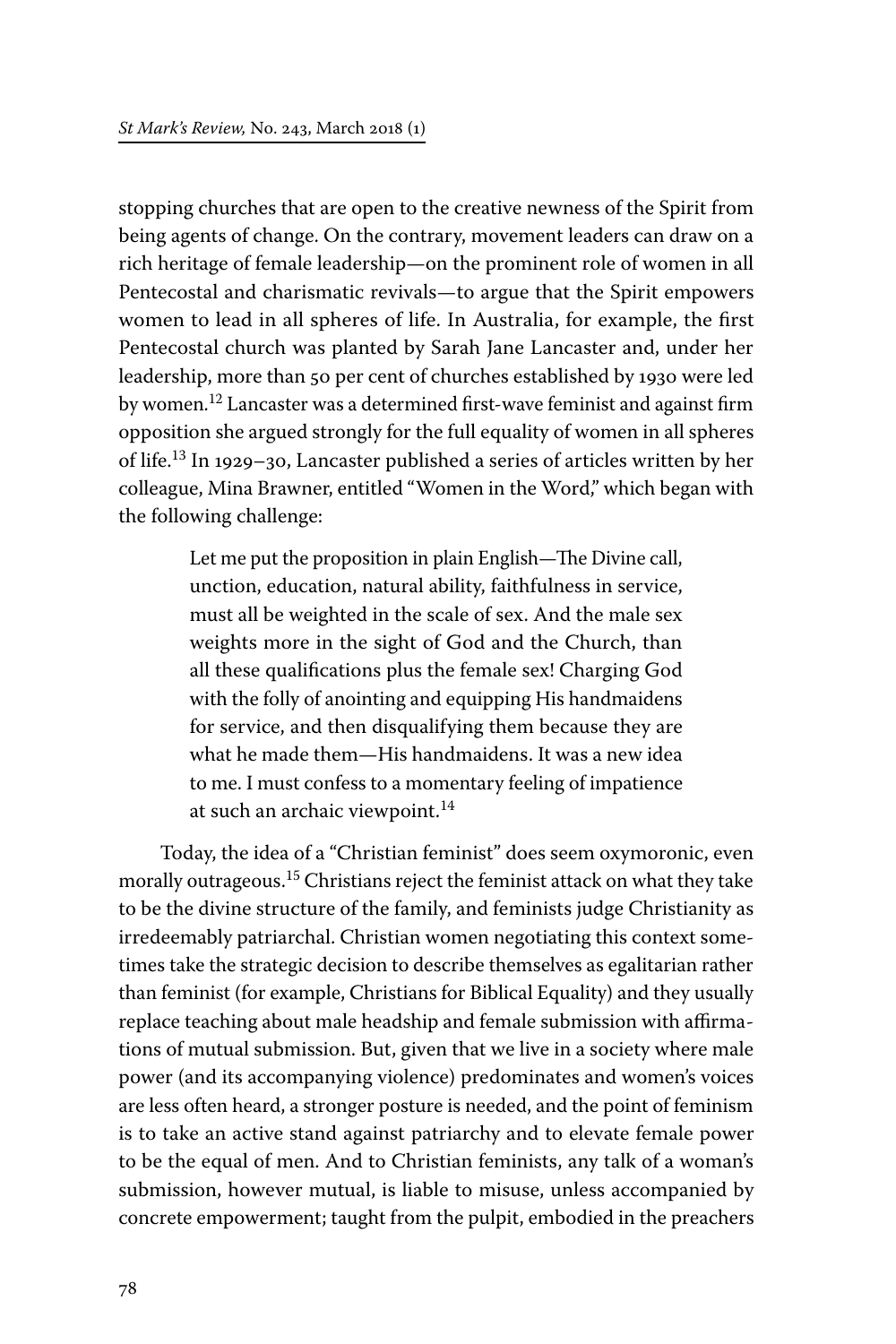whose voices we hear, and embedded in the social structures by which we are organised. And a Spirit-led feminism has its grounding in the Scriptures, especially for Pentecostals and charismatics, in the Acts 2 narrative: "In the last days, God says, I will pour out my Spirit on all people. Your sons and daughters will prophesy, your young men will see visions, your old men will dream dreams. Even on my servants, both men and women, I will pour out my Spirit in those days, and they will prophesy." A Spirit-led feminism is thus no oxymoron, but a potent call for theological and structural change, an insistence that the charismatic and biblical ideal of female empowerment can be a defining value of the life of the church and of Christian families.

In fact, a Spirit-filled feminism is already emerging in Australia. Consider Tanya Riches' account of growing up as a woman at Hillsong Church:

> It's hard not to call Hillsong feminist. Women at Hillsong write and lead chart-topping music, preach the sermons and do pastoral care. Women are involved in every level of the organisation, from Senior Pastor Bobbie Houston to the joyous cleaner, Ruth. I quickly "got" that I could work in any career I wanted to, if I worked hard.

> Hillsong women are of all ages, political persuasions and socio-economic realities. As women we've grappled with the actual limitations and possibilities of having a female body. Sex. Childbearing. Or maybe not in both cases. I've watched friends at church decide to pursue movie-making ambitions, while others decide to quit to rear their children. I love hugging little ones each Sunday and sharing the pains of teething online—but it's not definitive of Christian womanhood.

> Every Sunday a community of women negotiate the expectations society places upon them, seeking to find a better balance between personal health, family and public life. Strong women. In fact, I suggest this community is very intelligent in negotiating all of the voices making demands.

> So, if you see me with a newly released Colour Your World Conference #2 T-shirt that screams "GET YOUR BRAVE ON", then just know I wear it as a feminist.<sup>16</sup>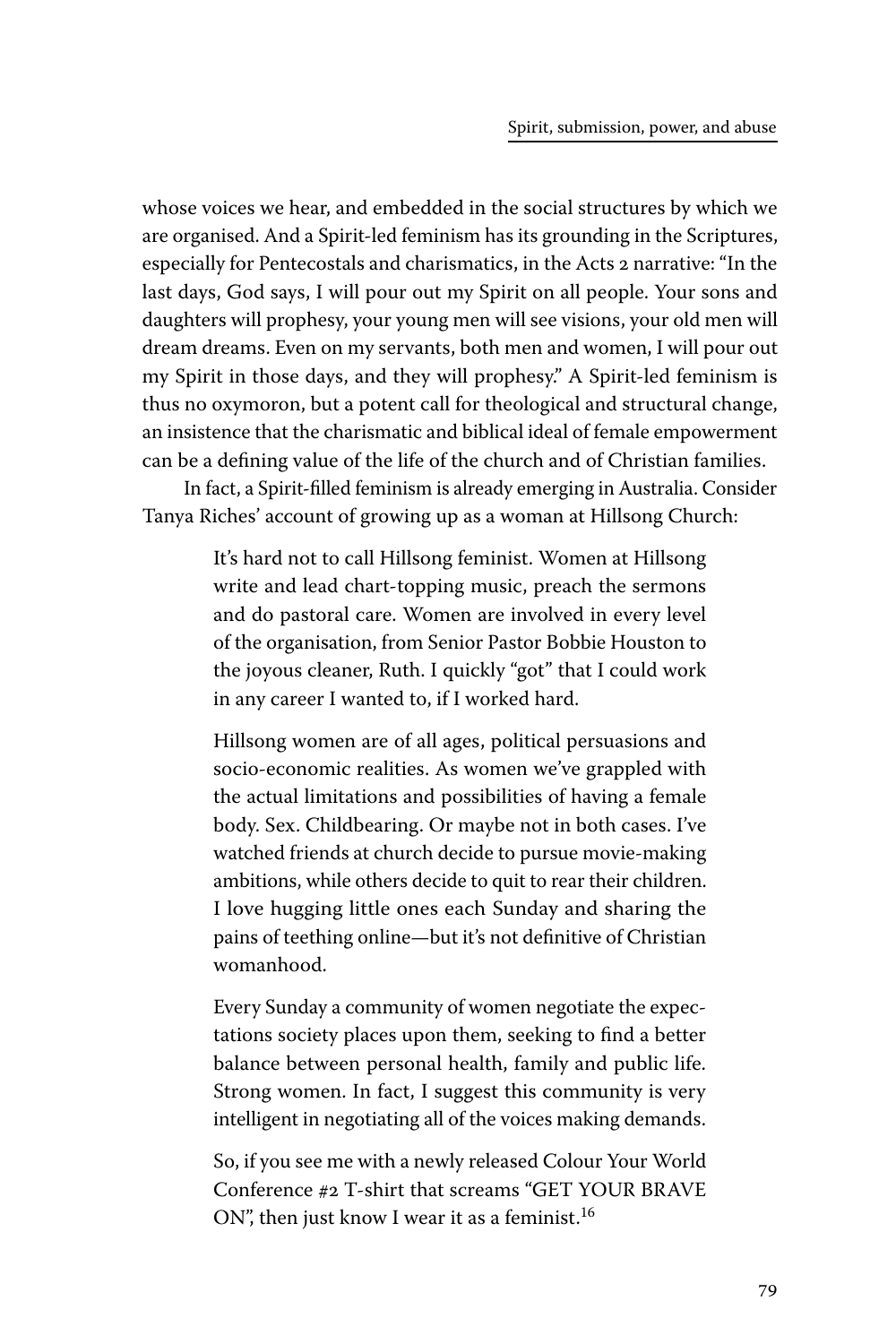The idea of a Spirit-led feminism may still face resistance from those who blame the third-wave feminism of the 1970s and 1980s for the sharp increase in divorce rates that occurred at the time. But to blame divorce on feminism is to commit the fallacy of cause and effect, especially given the extent of the social and cultural upheaval that marked the period. And we also need to ask, is divorce always a bad thing?

#### **Divorce**

In addition to asking questions about power, Baird and Gleeson invite churches to think about their teachings on marriage. "Is the stigma surrounding divorce still too great and unforgiving?"

Christian teaching understands committed and loving marriage as being central to the flourishing of spouses, children, and the wider society, and sees marriage as a holy good established by God. While Roman Catholicism elevated the ideals of priestly celibacy (a life devoted only to God), it also developed a complementary sacramental understanding of marriage that treats marriage as sacred and permanent, and so does not permit divorce and remarriage (although a similar end may be achieved by way of annulment).<sup>17</sup> And while the Reformation moved away from the mysteries of the sacramental system, in rejecting celibacy evangelical movements have often elevated marriage as the highest form of personal piety, even as the means of embodying the *imago dei*—seeing the relationship between men and women as a reflection of divine love.

In the context of high divorce rates in western societies, and for the value of stable families, in their sermons and teaching church leaders have sought to do what they can to emphasise the value of loving families and committed marriages. The problem, as the research and case studies of Baird and Gleeson make clear, is that this pro-marriage stance coincides with the ideology of female submission, as well as Christian teaching about forgiveness, that can trap women in cycles of abuse. No marriage is perfect, and all relationships depend on the healing power of forgiveness. But in situations of abusive power imbalance, forgiveness can be a weapon of control that cements the status quo. As Margaret Fraser notes, following her research into domestic violence, "Abused and unhappy Pentecostal women are, in addition, placed in the unenviable position of having to forgive 'seventyseven times' as they wait for God to heal their marriages (Matt.  $18:22$ )."<sup>18</sup>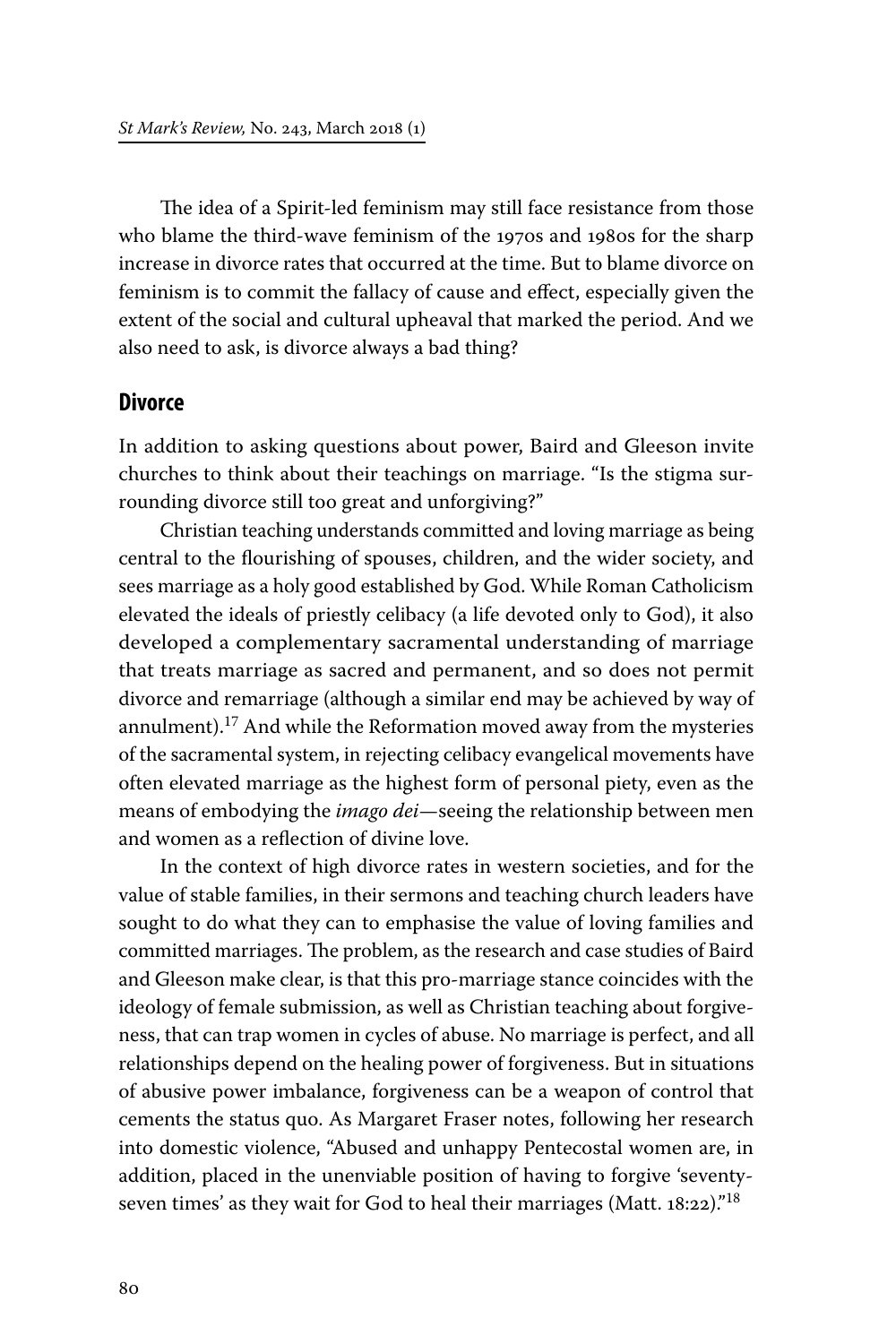To forgive is to let go of anger and the desire for retribution, and its centrality to Christian faith is revealed in Jesus' words on the cross, "Father, forgive them, for they do not know what they are doing" (Lk 23:34). Paul commands his flock to "Forgive as the Lord forgave you" (Col 3:13), but knowing when and how to forgive takes wisdom. In the gospels, forgiveness begins with Jesus, and it is a mark of his power; "Which is easier: to say, 'Your sins are forgiven', or to say, 'Get up and walk'?" (Lk 5:23). Jesus directs his command to forgive, not to persons who have experienced abuse or oppression—at least not in the first instance—but to those in power; God forgives sinful humanity, the master forgives the debtor, the father forgives the prodigal son and asks the older brother to do the same.<sup>19</sup> Forgiveness is central to the gospel because it serves the purpose of justice, reconciliation, and peace, but this also means that it does not stand on its own.

God, who holds ultimate power, forgives unconditionally; but, for it to be transformative, even divine forgiveness needs to go together with repentance. A woman subject to domestic violence is in a situation where she does not have the power to forgive with transformative effect. If she forgives too quickly or easily, nothing is done to rectify her situation or to hold the abuser accountable for his actions.<sup>20</sup>

Feminists have responded to the systemic paternalism that enables abuse by refusing to forgive or submit. Instead, they express their rage and take-up power by unmasking individual and systemic patterns of male violence. Never has this rage been more apparent than in the 2017 global outcry against the sexual harassment that has, for too long, been perpetrated by men in positions of power in politics and the media. And rage—a term I am using here instead of anger, as it suggests visceral and emotive fury—is an understandable and appropriate response to sexual harassment and domestic violence. Rage that persists can be self-destructive, but its more controlled cousin, anger, is needed to address the individual and systemic patterns of male power within the ranks of the church that give violence its sustaining authority. Anger might not seem like an appropriate disposition for people of faith, but Jesus railed against the unjust powers of his day, overturning the tables of the money changes (Matt 21:12) and castigating unjust authorities as "a brood of vipers" (Matt 23:33).

Baird and Gleeson asked whether the church was too unforgiving of people who have gone through divorce, but this implies that women who divorce violent or oppressive husbands need forgiveness. For Christian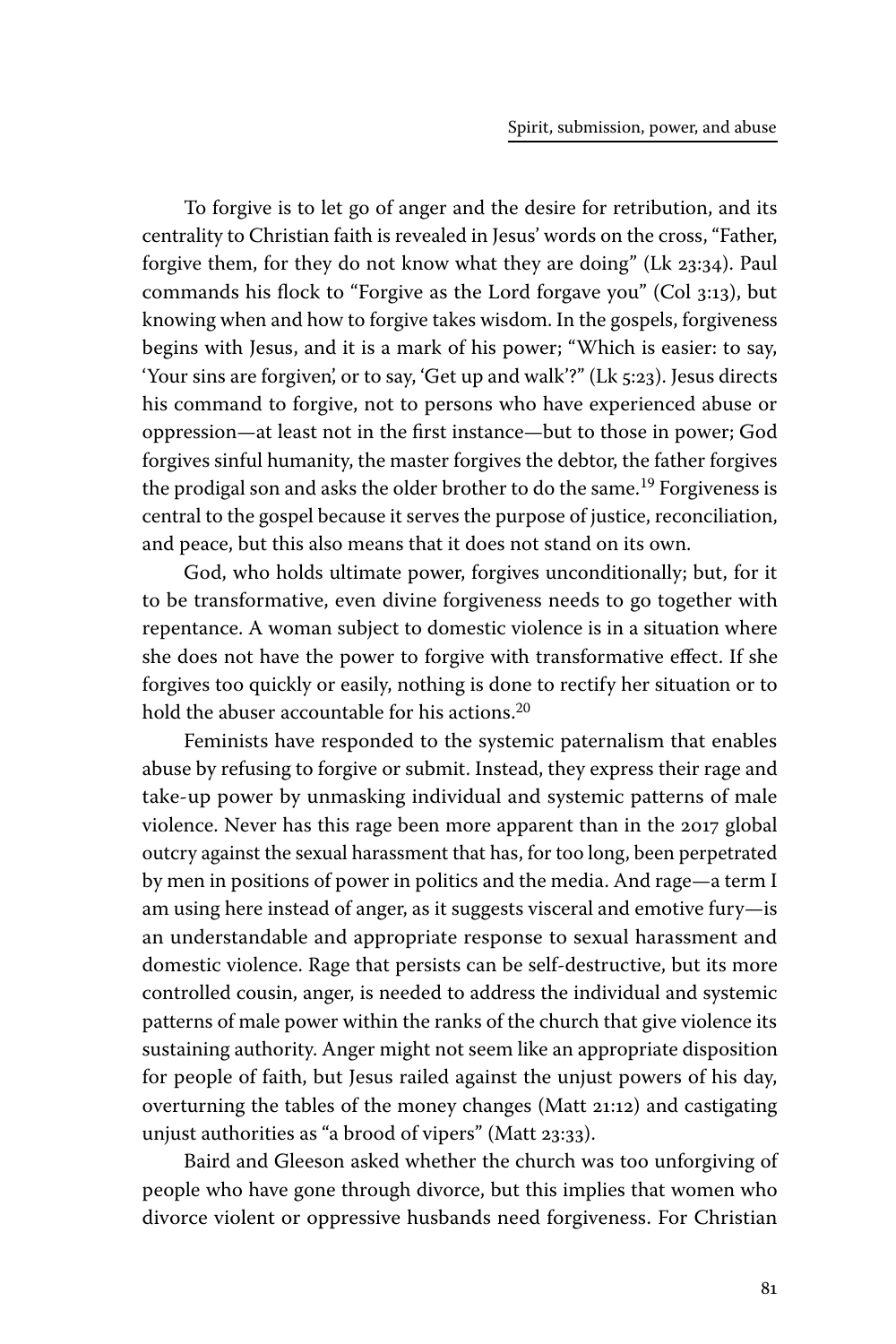women, abuse can be spiritual, damaging even their concept of God and relationship with Christ. Certainly, such marriages do nothing to glorify God, and nor do they fulfil the purpose of enabling families to thrive in Christ. Thus, for women and their children, divorce may not be a sin that needs forgiveness, but a just and liberating empowerment; an important beginning to the journey of healing and long-term flourishing that has long been a central emphasis of Pentecostal and charismatic spirituality.

Ideally, healing would include a time when a woman that has been subject to male violence can forgive the person who has perpetrated violence and his theological enablers. But that can only be when she is in a position of power (especially when she has the power to speak out and seek justice), when her righteous anger has been expressed, and her own liberation effected.

It should be obvious that, once again, the problem we are dealing with is not divorce but submission. To encourage a woman to submit to a man as a means of preserving a marriage is inherently dangerous. The key is to recognise that any mention of submission must raise the corollary of power. Submission and power are speaking about the same thing from the opposite point of view. Thus, the biblical injunction to "submit to one another out of reverence for Christ" (Eph 5:21) might be better interpreted as "empower one another out of reverence for Christ." Read this way, women (and men) whose marriages subject them to power-destroying, emotional, physical, spiritual, and sexual violence can feel empowered to reveal abuse and end destructive relationships.

Finally, Baird and Gleeson ask, "if the church is meant to be a place of refuge for the vulnerable, why is it that the victims are the ones who leave churches while the perpetrators remain?"

The answer is that it should not be so. Churches intend to be places of grace and healing, and where they find themselves caught between a person who perpetrates abuse and a person who has experienced violence, the latter is the one in need of congregational embrace and support.

The challenge of the gospel is that grace reaches people who abuse and those who have been subject to abuse alike. Precisely how the church responds to those who perpetrate violence is complex, and mirrors the issues raised by the Royal Commission into Institutional Responses to Child Sexual Abuse. The Final Report of the Commission found that religious leaders often showed insufficient consideration for the person that disclosed child sexual abuse, minimised the nature of the sexual conduct that was reported to them,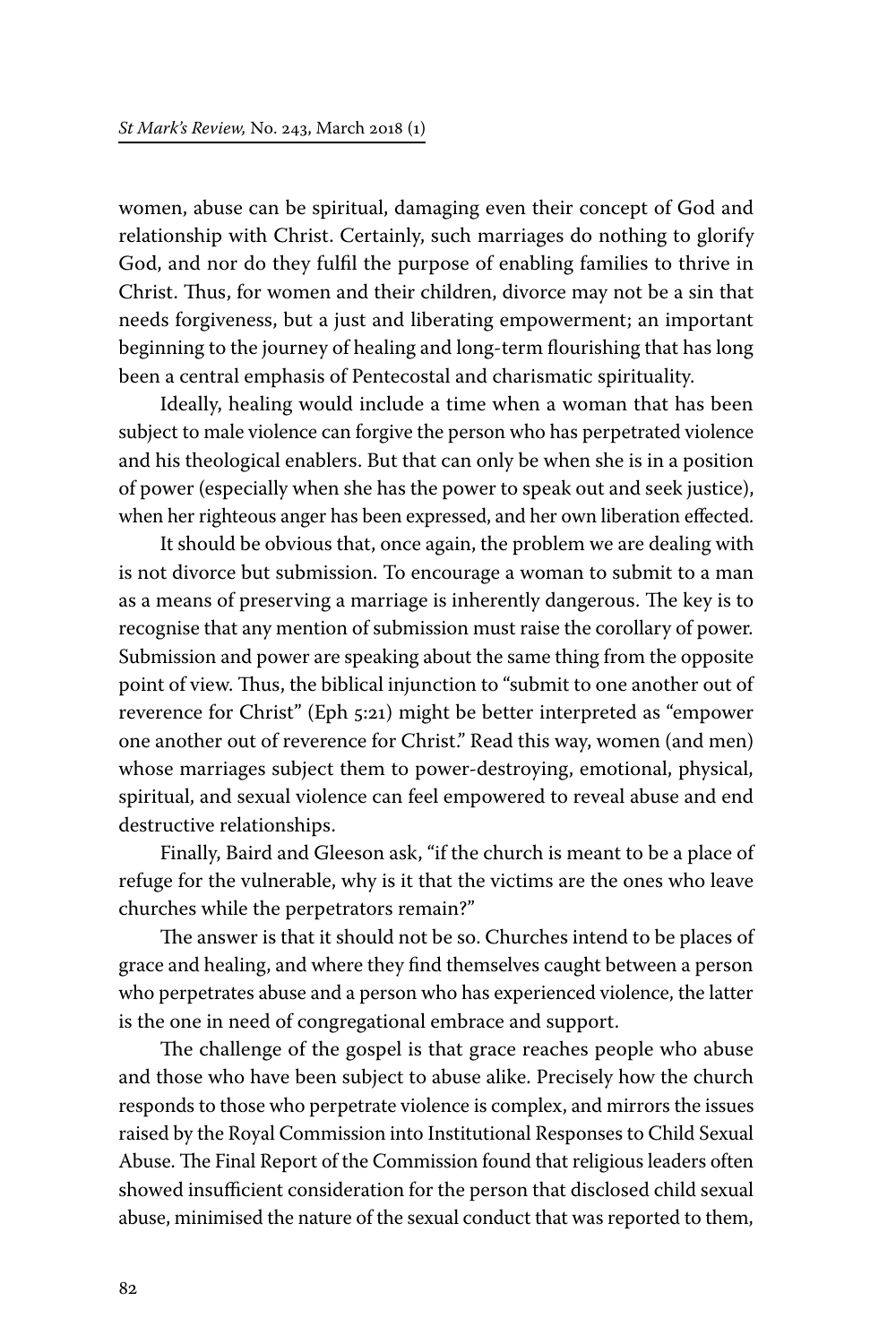were reluctant to remove people who had perpetrated abuse from positions of ministry, and too easily gave them second chances.21 As churches wrestle with their response to the Commission and its findings, it is clear that they need to include the scourge of domestic violence in their deliberations.

### **Conclusion**

Churches have responded in different ways to Baird and Gleeson's findings. Some have rejected them, questioning the validity of their research as well as the conclusions they have drawn.<sup>22</sup> Others have ignored them. Yet others have issued public apologies and promised to be clearer in their teaching—that female obedience to the male head of the home does not require submission to violence of any sort.<sup>23</sup> Too few, however, have been willing to listen to the deeper point that Baird and Gleeson (and the numerous women who told them their stories) are making; that theo-ideologies that entrench male power and female submission enable and sustain psychological, physical, spiritual, and sexual abuse. And until these ideologies are overcome and women are empowered to be leaders in the church and the home, substantive change has little chance of taking root.

In this paper I have responded to the questions raised by Baird and Gleeson as a male Christian leader, an ally of feminists, and a Pentecostal. I have not shied away from the culpability of Pentecostalism for the domestic violence that has occurred in its communities, but I have also asserted that Pentecostals have been and can continue to be leaders of change. I am asking the whole church to listen to the brave voices of women who have been subject to abuse, and to the rallying cry of Spirit-led feminists, including Baird and Gleeson, who, far from being enemies of the church, are agents of its healing. Their work, and the chorus of female voices that have risen in response, are a vital reminder that female empowerment should be a defining value of the life of the church and of Christian families.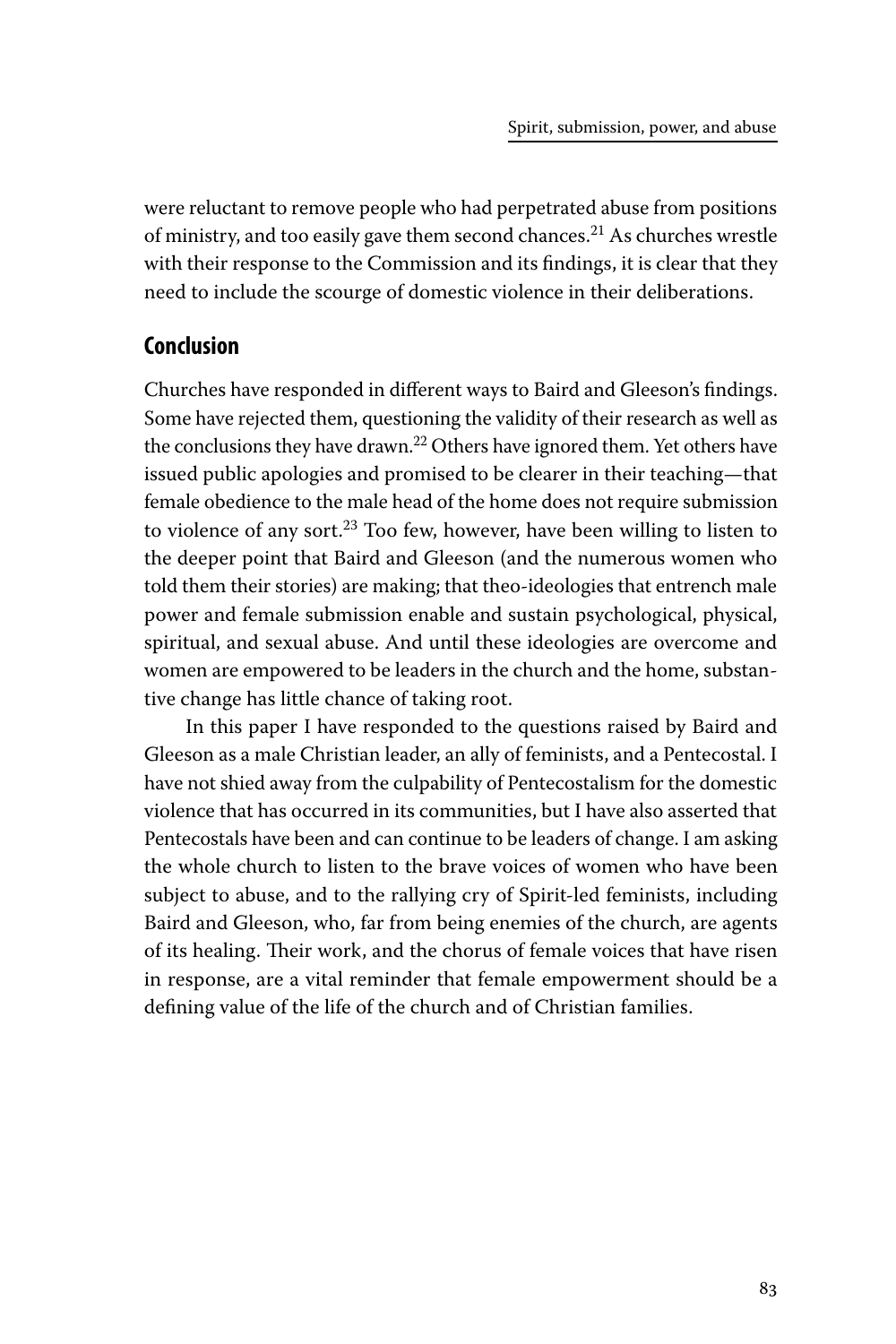#### **Endnotes**

- 1 Julia Baird and Hayley Gleeson, "'Submit to Your Husbands': Women Told to Endure Domestic Violence in the Name of God," *ABC News*, July 24, 2017, http://www.abc.net.au/news/2017–07-18/ domestic-violence-church-submit-to-husbands/8652028.
- 2 Andrew Bolt, "Exposing the ABC's sick war on Christianity," *Herald Sun*, July 20, 2017, http://www.heraldsun.com.au/blogs/andrewbolt/exposing-the-abcs-sick-war-on-christianity/news-story/ cef298f8ef9c17918dbc0afba2a9d60c.
- 3 See also Julia Baird and Hayley Gleeson, "Raped, Tracked, Humiliated: Clergy Wives Speak about Domestic Violence," November 23, 2017, http://www.abc.net.au/news/2017–11-23/ clergy-wives-speak-out-domestic-violence/9168096.
- 4 James Alsdurf and Phyllis Alsdurf, *Battered Into Submission: The Tragedy of Wife Abuse in the Christian Home* (Oregon: Wipf & Stock, 1998); Meredith Fraser, "A Feminist Theorethical Analysis of White Pentecostal Australian Women and Marital Abuse," *Journal of Feminist Studies in Religion* 19, no. 2 (October 1, 2003): 145–67; Ruth A. Tucker, *Black and White Bible, Black and Blue Wife: My Story of Finding Hope after Domestic Abuse* (Michigan: Zondervan, 2016).
- 5 Cheryl Catford, "Women's Experiences: Challenges for Female Leaders in Pentecostal Contexts," in *Raising Women Leaders: Perspectives on Liberating Women in Pentecostal and Charismatic Contexts*, eds Shane Clifton and Jacqueline Grey (Sydney: APS, 2009), 27; Shane Clifton, *Pentecostal Churches in Transition: Analysing the Developing Ecclesiology of the Assemblies of God in Australia* (Leiden, The Netherlands: Brill, 2009), 183.
- 6 Bernice Martin, "The Pentecostal Gender Paradox: A Cautionary Tale for the Sociology of Religion," in *The Blackwell Companion to Sociology of Religion*, ed. Richard K. Fenn (Oxford: Blackwell, 2003), 52–66, https://doi. org/10.1002/9780470998571, ch. 3.
- 7 Catford, "Women's Experiences: Challenges for Female Leaders in Pentecostal Contexts", 33.
- 8 Catford, "Women's Experiences: Challenges for Female Leaders in Pentecostal Contexts", 34; also, Sally K. Gallagher, *Evangelical Identity and Gendered Family Life* (New Jersey: Rutgers University Press, 2003), 75.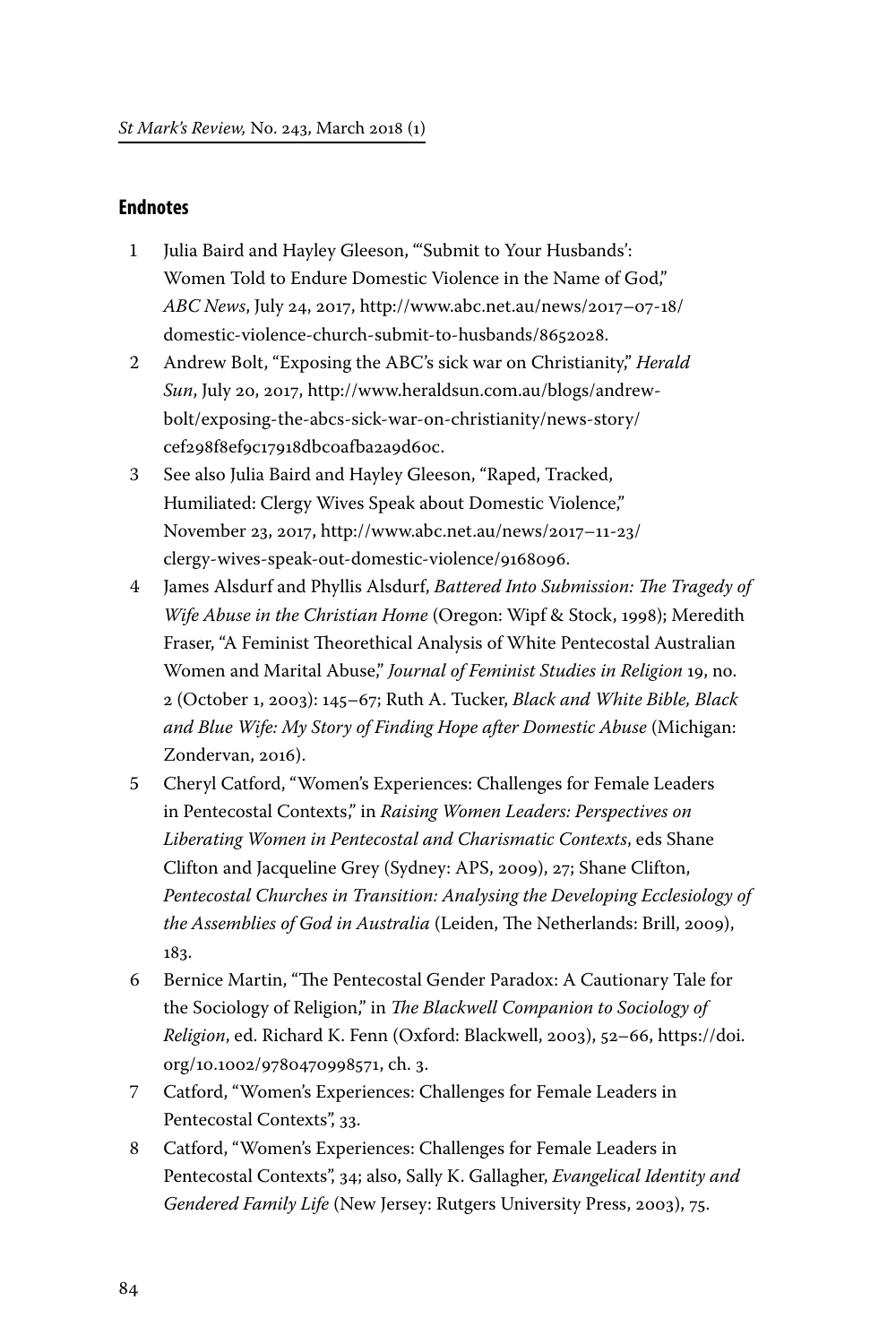- 9 Lauren McGrow, "Fear at Worst, Submission at Best: A Story of Family Violence and the Pentecostal Church," Text, *ABC News*, February 4, 2016, http://www.abc.net.au/news/2016–02-04/ mcgrow-family-violence-and-the-pentecostal-church/7139672.
- 10 E. Schussler Fiorenza, *Jesus, Miriam's Child, Sophia's Prophet: Critical Issues in Feminist Christology* (New York: Continuum, 1994), ch 4; Darby Kathleen Ray, *Deceiving the Devil: Atonement, Abuse, and Ransom* (Ohio: Pilgrim Press, 1998); Joanne C. Brown, Carole R. Bohn, and Elizabeth Bettenhausen, eds, *Christianity, Patriarchy, and Abuse: A Feminist Critique* (New York: Pilgrim, 1989); J. Denny Weaver, *The Nonviolent Atonement*, 2nd edition (Michigan: Eerdmans, 2011).
- 11 Mark D. Baker and Joel B. Green, *Recovering the Scandal of the Cross: Atonement in New Testament and Contemporary Contexts* (Illinois: IVP Academic, 2011).
- 12 Barry Chant, "The Spirit of Pentecost: Origins and Development of the Pentecostal Movement in Australia, 1870–1939," unpublished PhD dissertation, Macquarie University, Sydney, 1999, 428, http://webjournals. alphacrucis.edu.au/journals/ET/chant-b-spirit-of-pentecost-phd-1999/.
- 13 Shane Clifton and Jacqueline Grey, eds, *Raising Women Leaders: Perspectives on Liberating Women in Pentecostal and Charismatic Contexts* (Sydney: APS, 2009); Margaret English de Alminana and Lois Olena, eds, *Women in Pentecostal and Charismatic Ministry* (Boston: Brill, 2016).
- 14 Shane Clifton, "Pentecostal Hermeneutics and First-Wave Feminism: Mina Ross Brawner, MD," *Pentecostal Charismatic Bible Colleges* 15, (October 1, 2006), http://webjournals.ac.edu.au/ojs/index.php/PCBC/article/ view/8854.
- 15 John G. Stackhouse Jr, *Finally Feminist: A Pragmatic Christian Understanding of Gender* (Ada, Michigan: Baker Books, 2005).
- 16 Tanya Riches, "S&M: Can You Be an Intelligent Feminist and Attend ... Hillsong Church?," *The Big Smoke*, March 14, 2014, http://thebigsmoke.com. au/2014/03/14/intelligence-feminist-hillsong/.
- 17 "The sacrament of marriage," *Catechism of the Catholic Church*, http:// www.vatican.va/archive/ccc\_css/archive/catechism/p2s2c3a7.htm, accessed December 19, 2017.
- 18 Meredith Fraser, "A Feminist Theoethical Analysis of White Pentecostal Australian Women and Marital Abuse," 154.